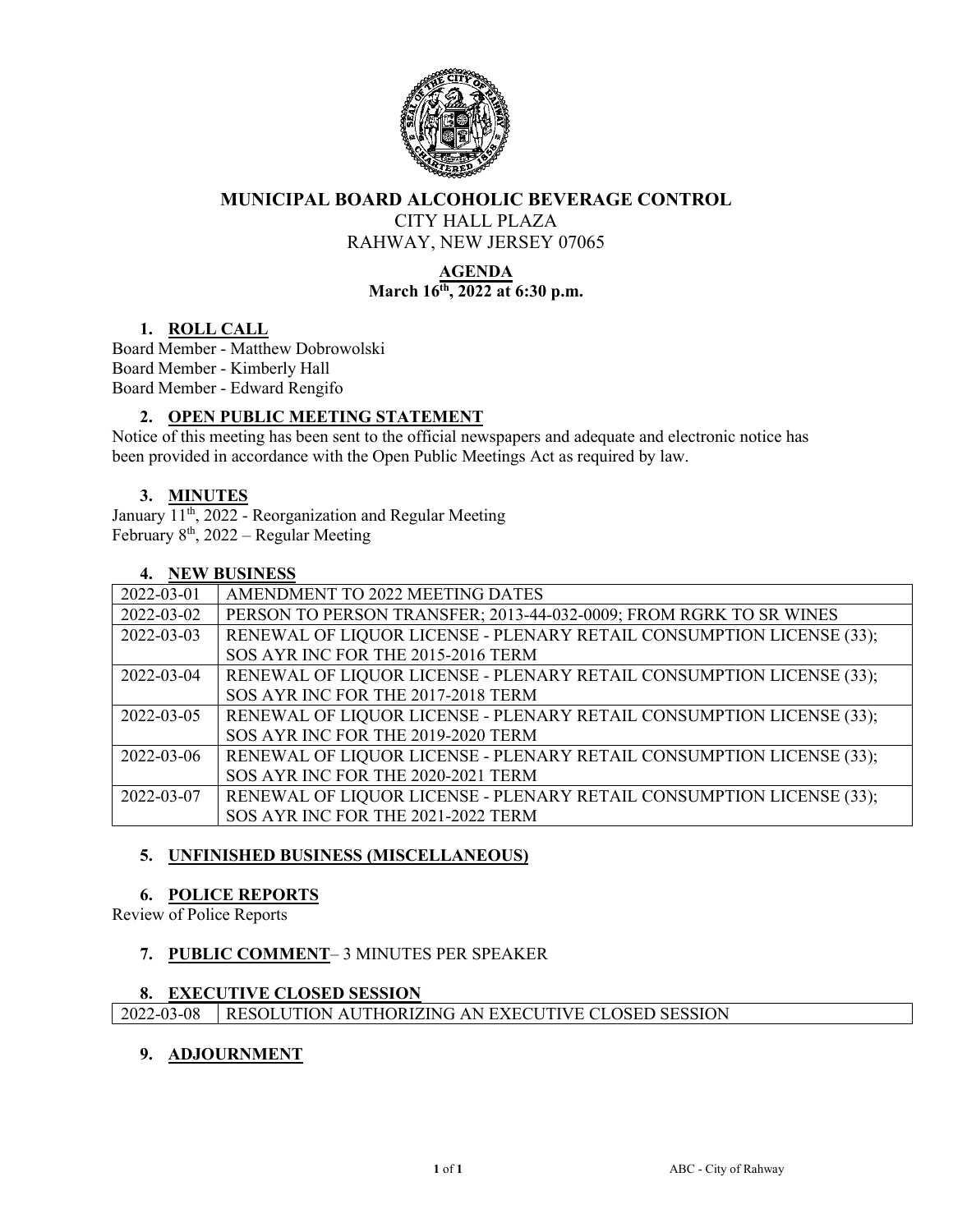## **No.** 2022-03-01

### **MUNICIPAL BOARD OF ALCOHOLIC BEVERAGE CONTROL 2022 ANNUAL MEETING SCHEDULE**

**WHEREAS,** due to the City of Rahway Municipal Council returning to having Pre-Meeting Conferences the second Tuesday of the month starting in April, the Municipal Board of Alcoholic Beverage Control is adjusting their dates to avoid overlap.

**NOW, THEREFORE, BE IT RESOLVED,** by the Municipal Board of Alcoholic Beverage Control of the City of Rahway, County of Union and State of New Jersey that the that the meeting schedule for 2022 be adjusted to the below.

| Reorganization & Regular |                    |
|--------------------------|--------------------|
| January 11, 2022         | July 13, 2022      |
| February 08, 2022        | August 10, 2022    |
| March 08, 2022           | September 14, 2022 |
| April 13, 2022           | October 12, 2022   |
| May 11, 2022             | November 9, 2022   |
| June 22, 2022            | December 14, 2022  |

**BE IT RESOLVED** that all meetings convene at 6:30PM or at a time designated by the Board.

**BE IT FURTHER RESOLVED** that official action will be taken. Board reserves the right to enter into closed executive session per N.J.S.A. 10:4-12. Meetings are open to the public.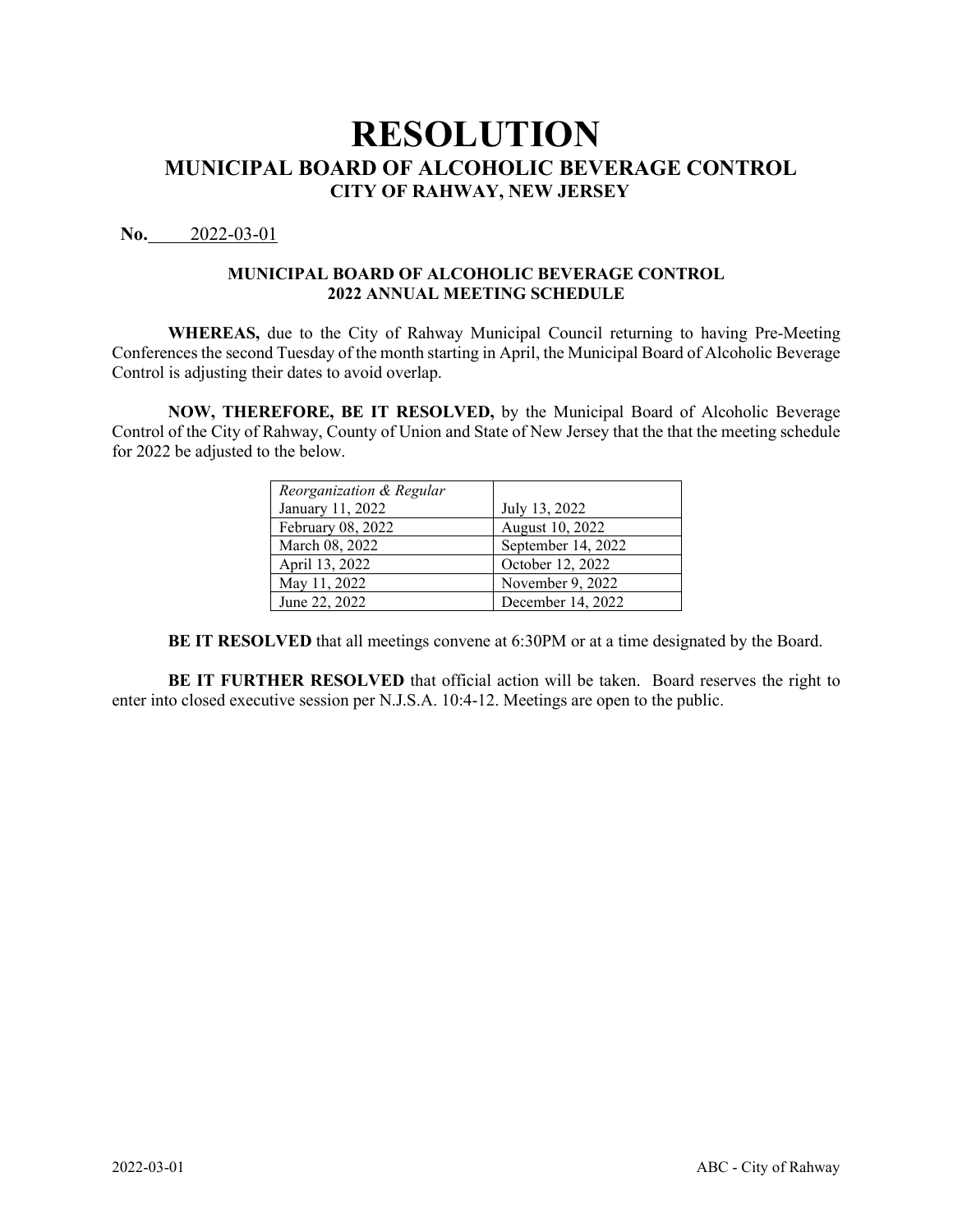**No. 2022-3-02 Date of Adoption: March 8th, 2022-3-02** 

# **RESOLUTION FOR PERSON-TO-PERSON TRANSFER RGRK LLC TO SR WINES LLC License #: 2013-44-032-009**

**WHEREAS,** an application has been filed for a person to person transfer of a PLENARY RETAIL DISTRIBUTION (44) numbered # 2013-44-032-009 heretofore issued to SR WINES LLC; and

**WHEREAS,** the submitted application form is complete in all respects, the transfer fees have been paid and the license has been properly renewed for the current license term; and

**WHEREAS,** the applicant, SR WINES LLC is qualified to be licensed according to all standards established by Title 33 of the New Jersey Statutes, regulations promulgated thereunder, as well as the pertinent local ordinances and conditions consistent with Title 33.

**NOW, THEREFORE, BE IT RESOLVED** that the Municipal Board of Alcoholic Beverage Control of the City of Rahway does hereby authorize and approve the person to person transfer of a PLENARY RETAIL DISTRIBUTION (44) numbered # 2013-44-032-009 from RGRK LLC TO SR WINES LLC, which is currently a active license.

**BE IT FURTHER RESOLVED** that the Board does hereby direct the ABC Board Secretary to endorse the license certificate to the new ownership and to forward all necessary applications and check to the State.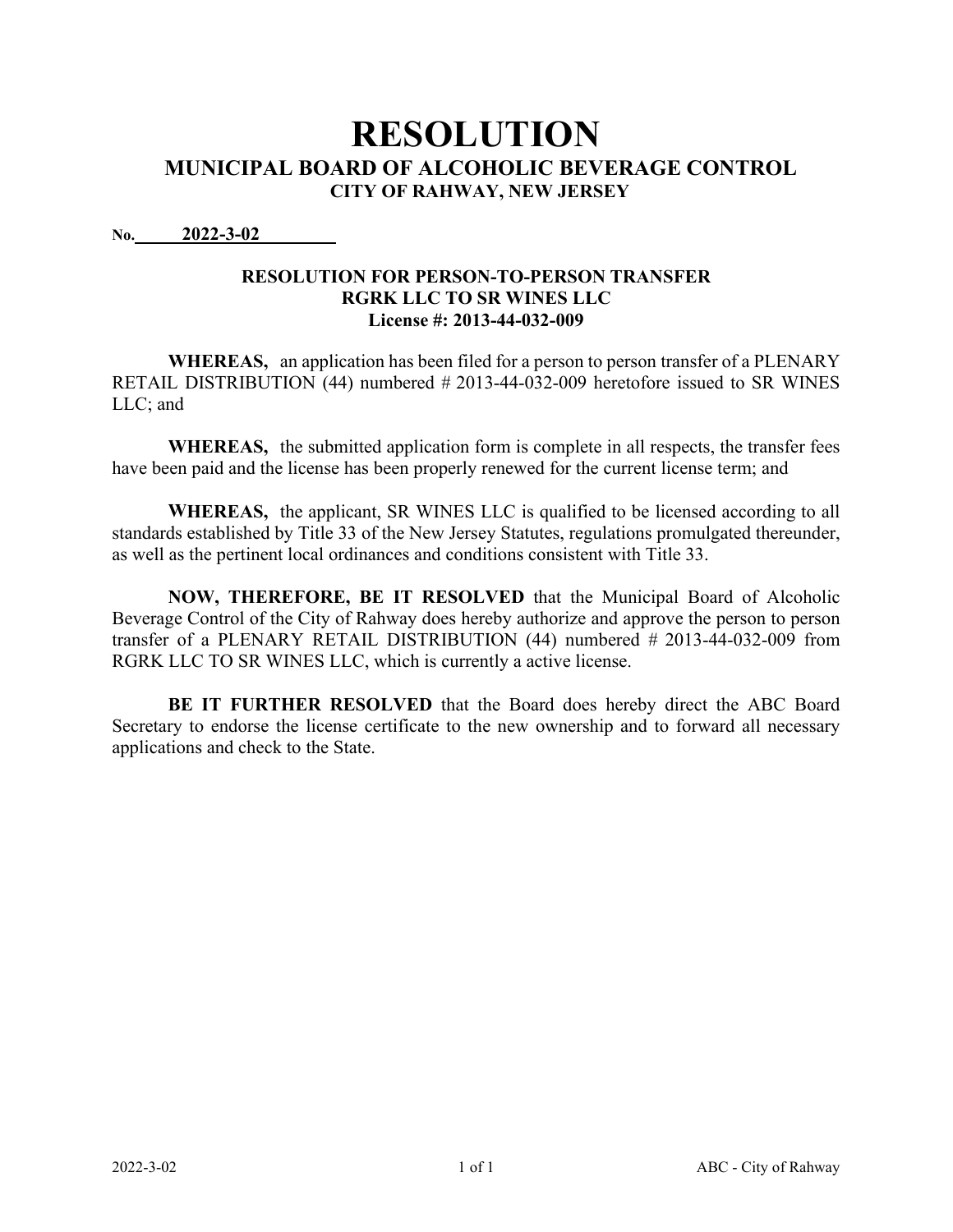### $N$ **o.**  $2022 - 03 - 03$

### **RENEWAL OF LIQUOR LICENSE - PLENARY RETAIL CONSUMPTION LICENSE (33); 2013-33-034-007; SOS AYR INC FOR THE 2015-2016 TERM**

**WHEREAS,** the Plenary Retail Consumption License (33) renewal application is complete in all respects; and

**WHEREAS,** the applicant is qualified to be licensed according to all statutory, regulatory and local governmental Alcoholic Beverage Control laws and regulations; and

**WHEREAS,** the Board Secretary has reported that the proper fees have been paid; and

**WHEREAS**, no written objections to the renewal application has been submitted; and

**WHEREAS,** no one appeared before the Municipal Board of Alcoholic Beverage Control, either in person or by Counsel or duly accredited representatives objecting to any renewals; and

**WHEREAS,** licensee has received a Special Ruling from the Director of the ABC pursuant to N.J.S.A. 33:1-12.18 and N.J.S.A. 33:1-12.39 for license term 2015-2016.

**NOW, THEREFORE, BE IT RESOLVED,** by the Municipal Board of Alcoholic Beverage Control of the City of Rahway, County of Union and State of New Jersey that the Plenary Retail Consumption License is hereby renewed for the period beginning July 1, 2015 through June 30, 2016 for license number 2013-33-034-007 issued to Licensee **;** SOS AYR INC.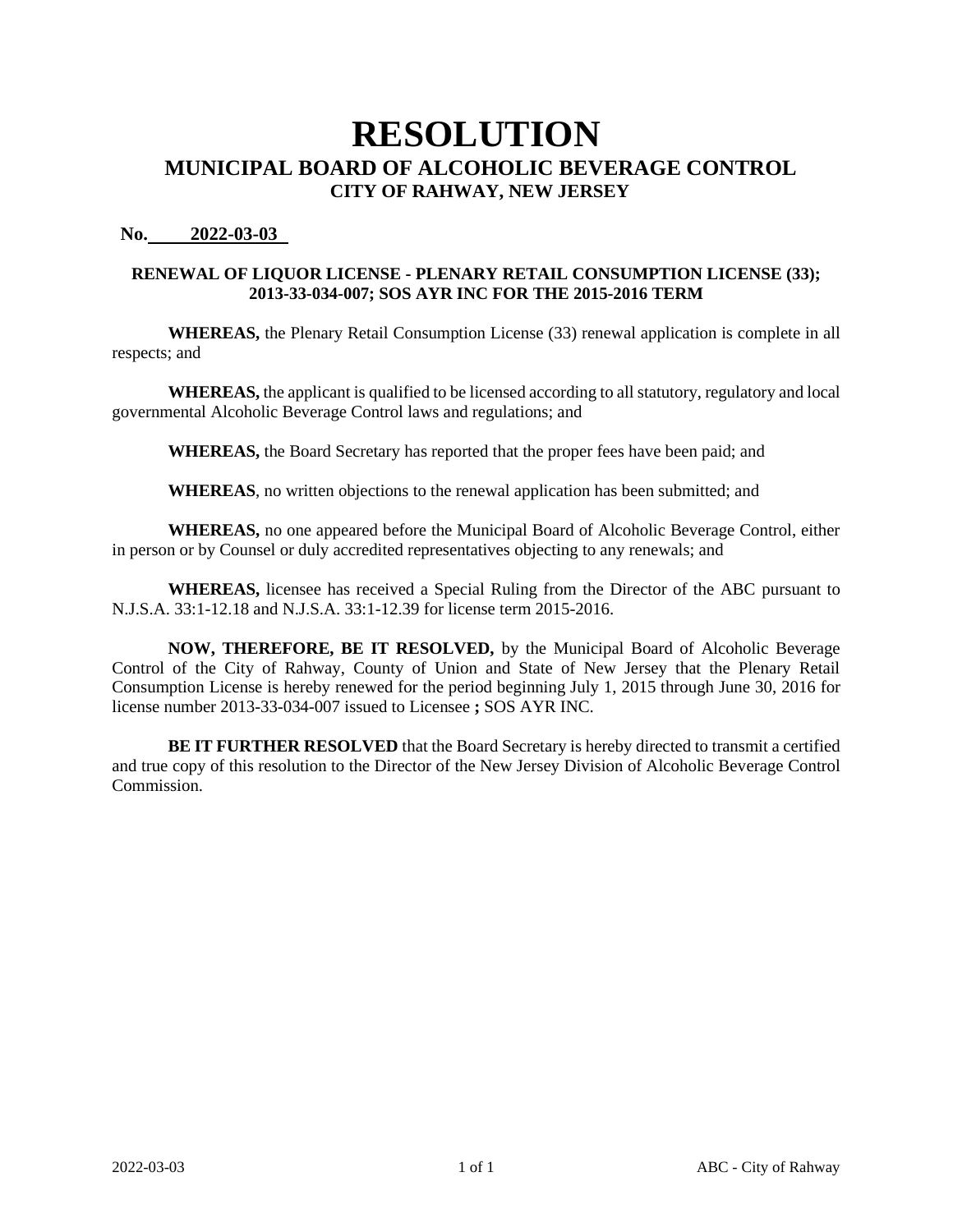### $N$ **o.**  $2022 - 03 - 04$

### **RENEWAL OF LIQUOR LICENSE - PLENARY RETAIL CONSUMPTION LICENSE (33); 2013-33-034-007; SOS AYR INC FOR THE 2017-2018 TERM**

**WHEREAS,** the Plenary Retail Consumption License (33) renewal application is complete in all respects; and

**WHEREAS,** the applicant is qualified to be licensed according to all statutory, regulatory and local governmental Alcoholic Beverage Control laws and regulations; and

**WHEREAS,** the Board Secretary has reported that the proper fees have been paid; and

**WHEREAS**, no written objections to the renewal application has been submitted; and

**WHEREAS,** no one appeared before the Municipal Board of Alcoholic Beverage Control, either in person or by Counsel or duly accredited representatives objecting to any renewals; and

**WHEREAS,** licensee has received a Special Ruling from the Director of the ABC pursuant to N.J.S.A. 33:1-12.18 and N.J.S.A. 33:1-12.39 for license term 2017-2018.

**NOW, THEREFORE, BE IT RESOLVED,** by the Municipal Board of Alcoholic Beverage Control of the City of Rahway, County of Union and State of New Jersey that the Plenary Retail Consumption License is hereby renewed for the period beginning July 1, 2017 through June 30, 2018 for license number 2013-33-034-007 issued to Licensee **;** SOS AYR INC.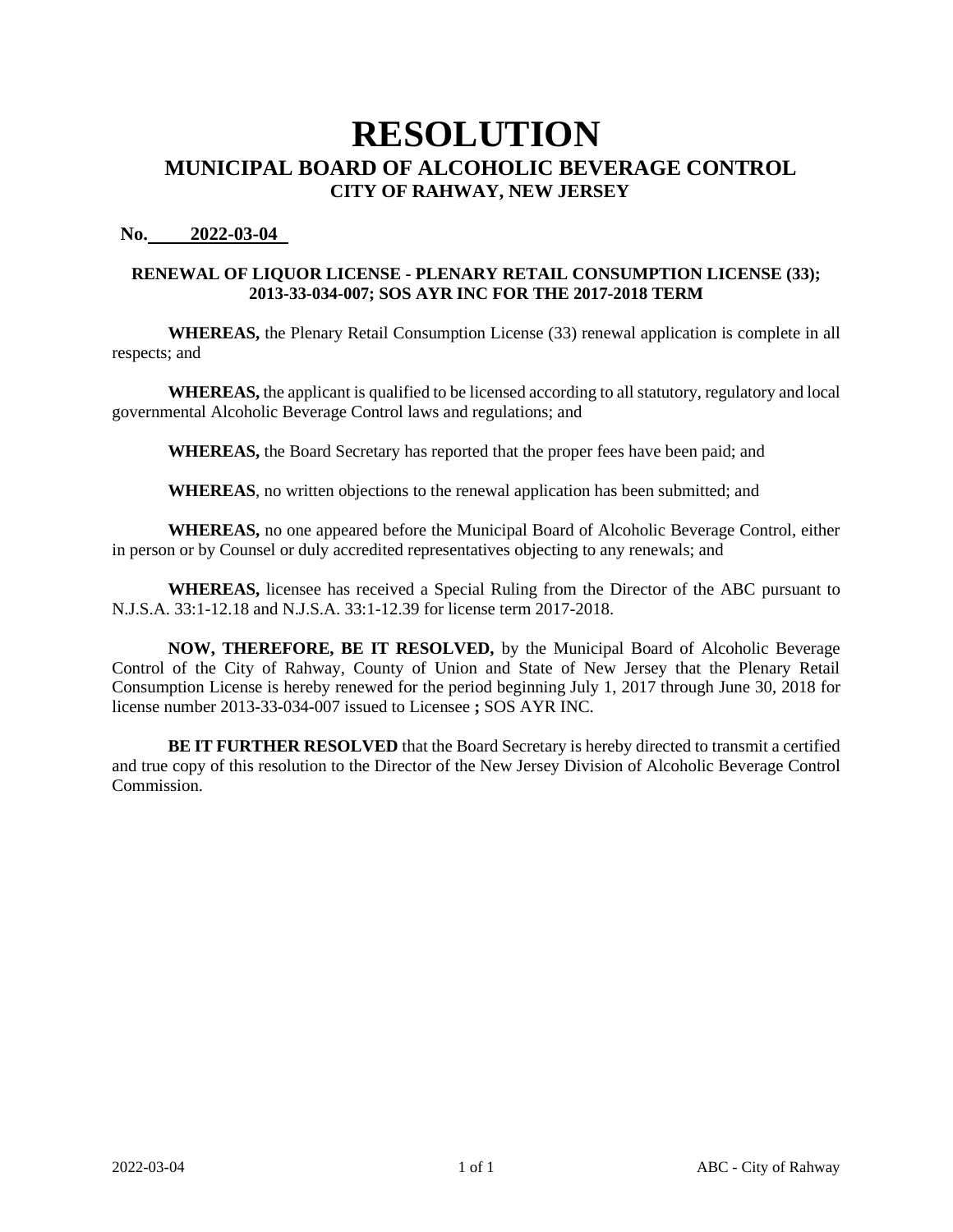### $N$ **o.**  $2022 - 03 - 05$

### **RENEWAL OF LIQUOR LICENSE - PLENARY RETAIL CONSUMPTION LICENSE (33); 2013-33-034-007; SOS AYR INC FOR THE 2019-2020 TERM**

**WHEREAS,** the Plenary Retail Consumption License (33) renewal application is complete in all respects; and

**WHEREAS,** the applicant is qualified to be licensed according to all statutory, regulatory and local governmental Alcoholic Beverage Control laws and regulations; and

**WHEREAS,** the Board Secretary has reported that the proper fees have been paid; and

**WHEREAS**, no written objections to the renewal application has been submitted; and

**WHEREAS,** no one appeared before the Municipal Board of Alcoholic Beverage Control, either in person or by Counsel or duly accredited representatives objecting to any renewals; and

**WHEREAS,** licensee has received a Special Ruling from the Director of the ABC pursuant to N.J.S.A. 33:1-12.18 and N.J.S.A. 33:1-12.39 for license term 2019-2020.

**NOW, THEREFORE, BE IT RESOLVED,** by the Municipal Board of Alcoholic Beverage Control of the City of Rahway, County of Union and State of New Jersey that the Plenary Retail Consumption License is hereby renewed for the period beginning July 1, 2019 through June 30, 2020 for license number 2013-33-034-007 issued to Licensee **;** SOS AYR INC.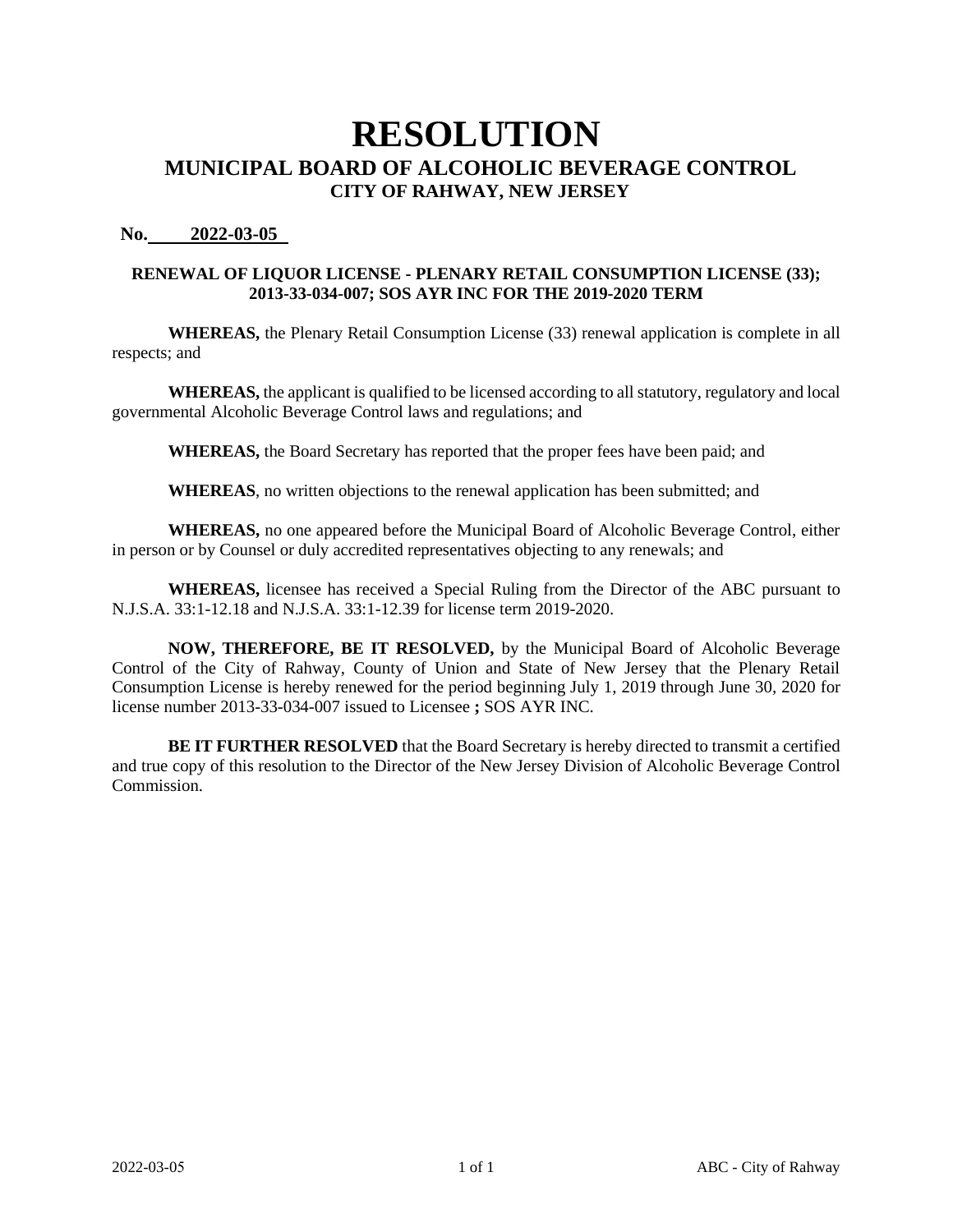### $N$ **o.**  $2022 - 03 - 06$

### **RENEWAL OF LIQUOR LICENSE - PLENARY RETAIL CONSUMPTION LICENSE (33); 2013-33-034-007; SOS AYR INC FOR THE 2020-2021 TERM**

**WHEREAS,** the Plenary Retail Consumption License (33) renewal application is complete in all respects; and

**WHEREAS,** the applicant is qualified to be licensed according to all statutory, regulatory and local governmental Alcoholic Beverage Control laws and regulations; and

**WHEREAS,** the Board Secretary has reported that the proper fees have been paid; and

**WHEREAS**, no written objections to the renewal application has been submitted; and

**WHEREAS,** no one appeared before the Municipal Board of Alcoholic Beverage Control, either in person or by Counsel or duly accredited representatives objecting to any renewals; and

**WHEREAS,** licensee has received a Special Ruling from the Director of the ABC pursuant to N.J.S.A. 33:1-12.18 and N.J.S.A. 33:1-12.39 for license term 2020-2021.

**NOW, THEREFORE, BE IT RESOLVED,** by the Municipal Board of Alcoholic Beverage Control of the City of Rahway, County of Union and State of New Jersey that the Plenary Retail Consumption License is hereby renewed for the period beginning July 1, 2020 through June 30, 2021 for license number 2013-33-034-007 issued to Licensee**;** SOS AYR INC.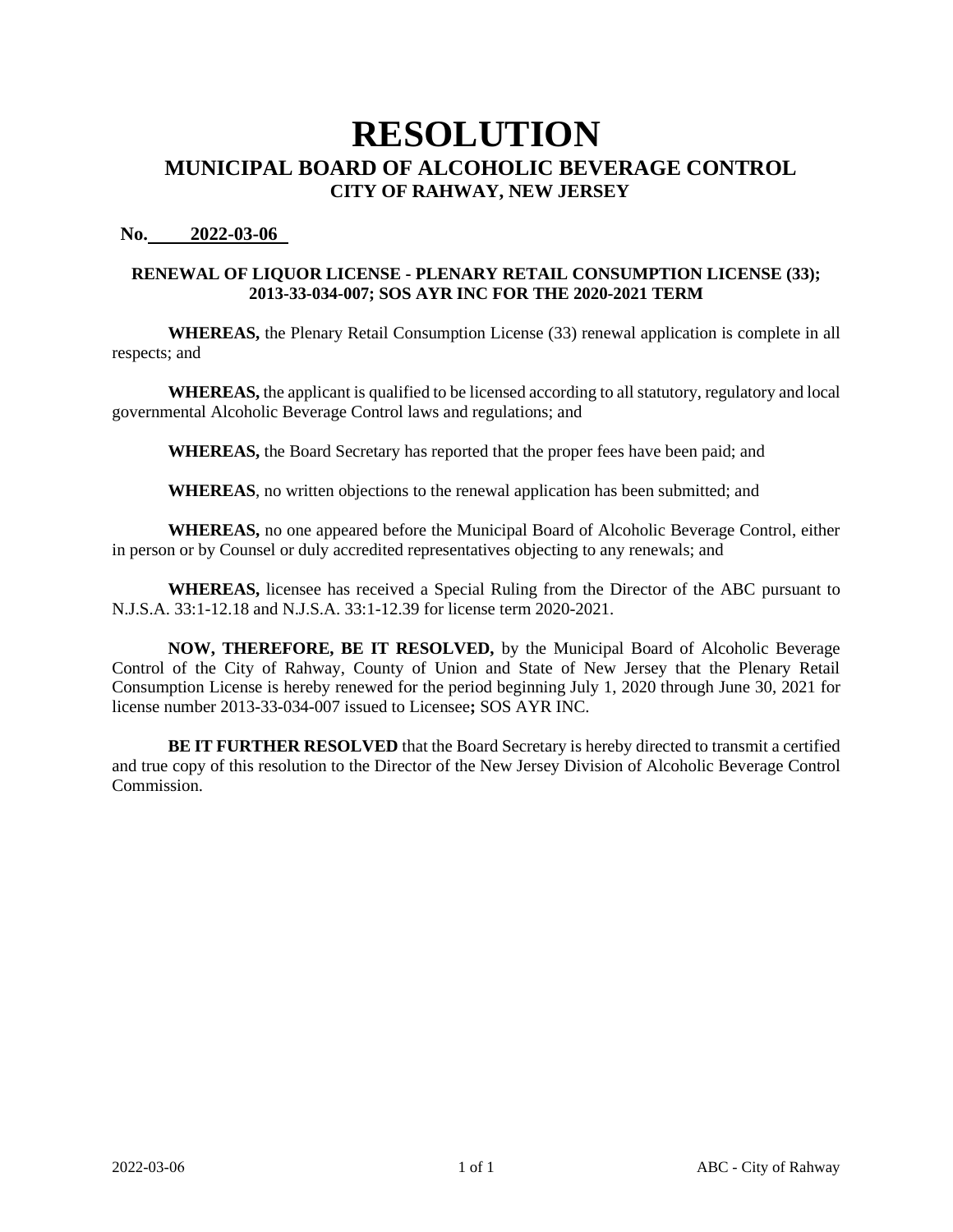### **No. 2022-03-07**

### **RENEWAL OF LIQUOR LICENSE - PLENARY RETAIL CONSUMPTION LICENSE (33); 2013-33-034-007; SOS AYR INC FOR THE 2021-2022 TERM**

**WHEREAS,** the Plenary Retail Consumption License (33) renewal application is complete in all respects; and

**WHEREAS,** the applicant is qualified to be licensed according to all statutory, regulatory and local governmental Alcoholic Beverage Control laws and regulations; and

**WHEREAS,** the Board Secretary has reported that the proper fees have been paid; and

**WHEREAS**, no written objections to the renewal application has been submitted; and

**WHEREAS,** no one appeared before the Municipal Board of Alcoholic Beverage Control, either in person or by Counsel or duly accredited representatives objecting to any renewals; and

**WHEREAS,** licensee has received a Special Ruling from the Director of the ABC pursuant to N.J.S.A. 33:1-12.39 for license term 2021-2022.

**NOW, THEREFORE, BE IT RESOLVED,** by the Municipal Board of Alcoholic Beverage Control of the City of Rahway, County of Union and State of New Jersey that the Plenary Retail Consumption License is hereby renewed for the period beginning July 1, 2021 through June 30, 2022 for license number 2013-33-034-007 issued to Licensee**;** SOS AYR INC.